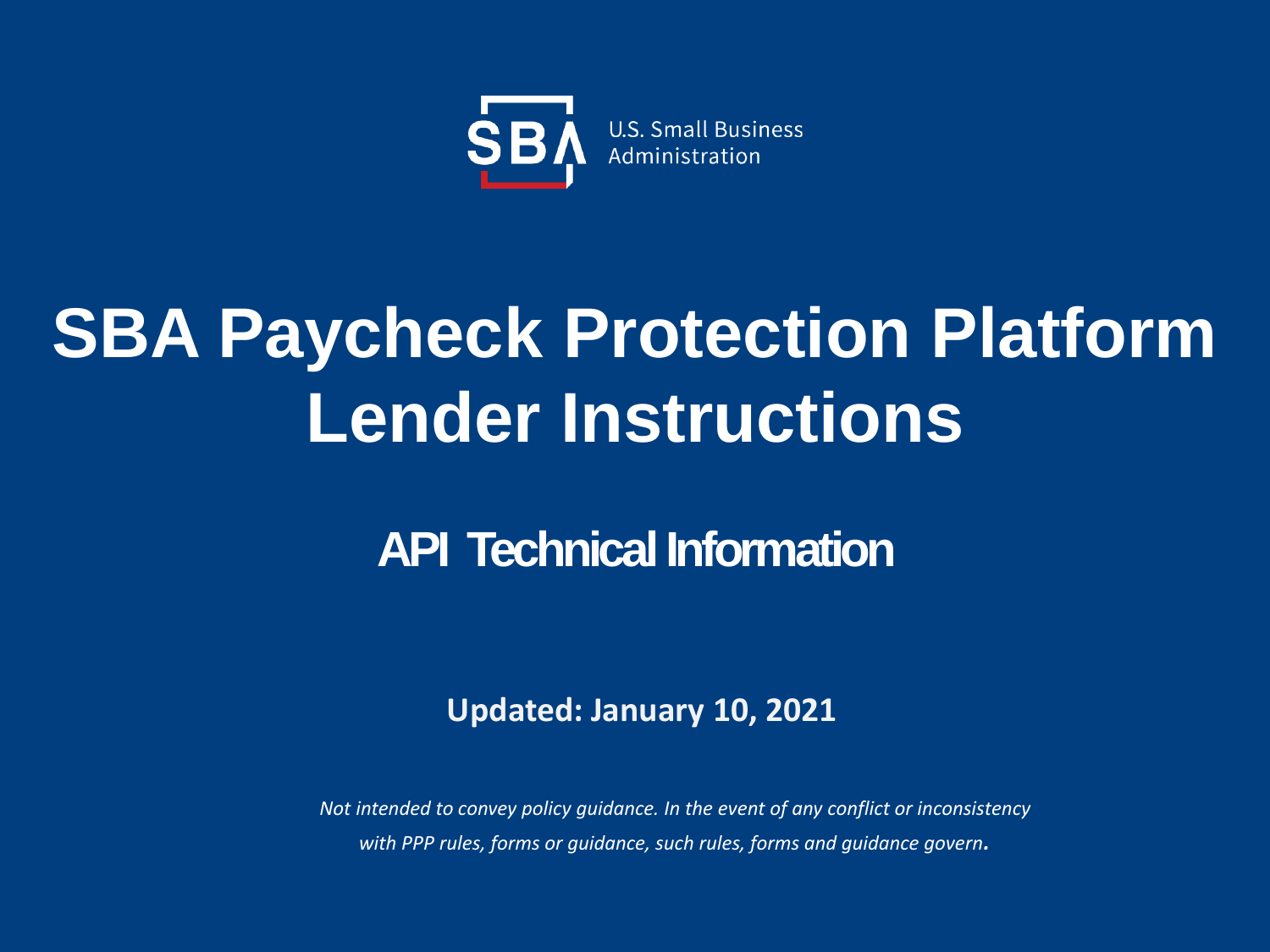## **Origination Overview**

- To support the expanded Economic Aid Act, the SBA is leveraging the Forgiveness platform chassis to provide a streamlined interface for originating PPP loans into ETRAN.
- This has allowed the SBA to purpose build a PPP (First Draw) and PPS (Second Draw) application process. Direct ETRAN PPP origination will not be available.
- The updated platform also makes available additional utilities to help the Lending community better validate application data before submission.
- **Platform Supports:**
	- **High Volume - PPP Loan Origination - API**
	- **Checking Status - API**
	- **Understanding Data Validation & Identity Management Results (Public Record Search, Do Not Pay)**
	- **Address Validation Utilities**
	- **Previous PPP Lookup Tools**
	- **Franchise API**
	- **NAICS Code Validation APIs**

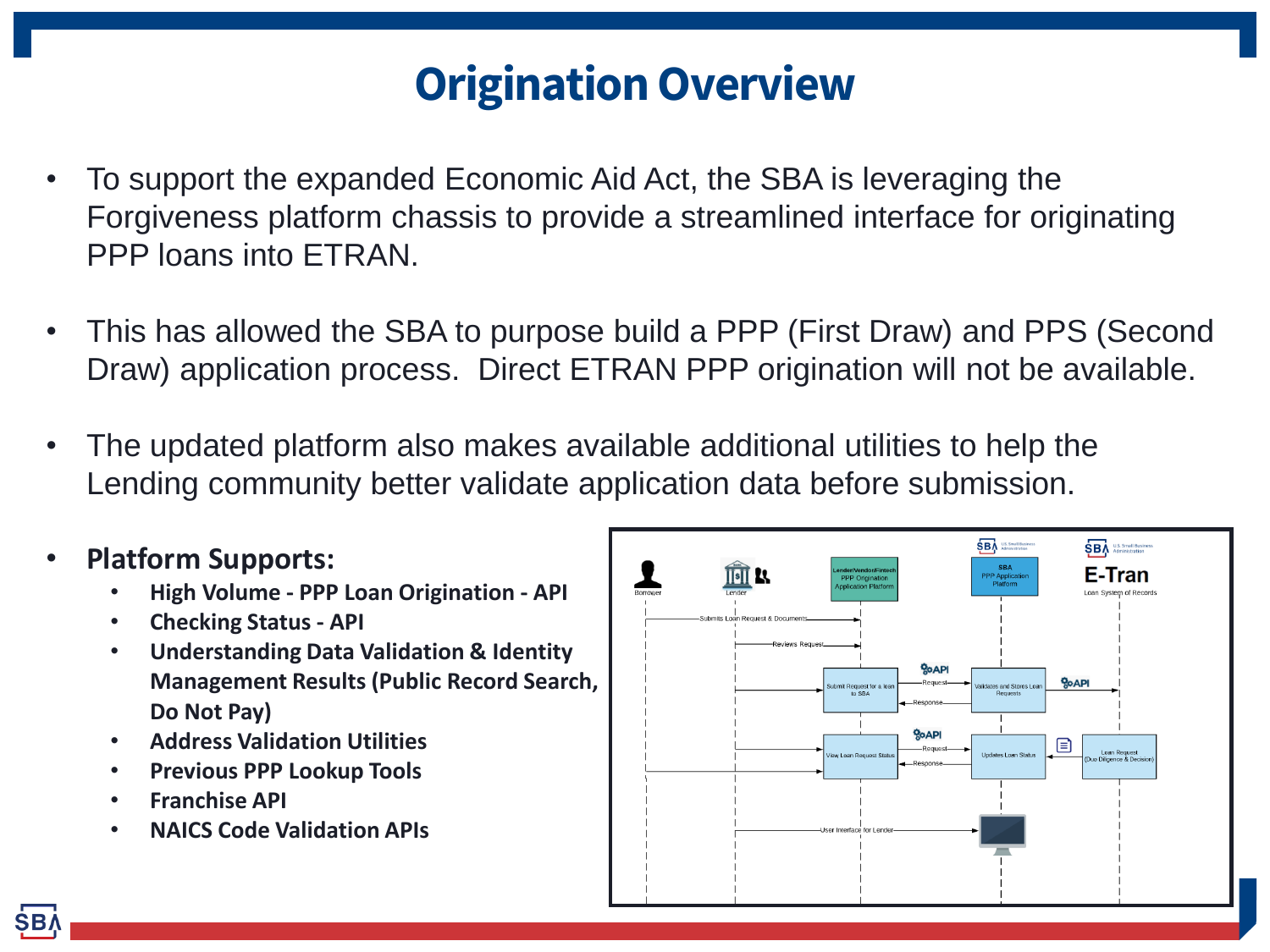## **Documentation**

- Public GitHub: <https://ussbappp.github.io/index.html>
- **Access & Strategy:** Forgiveness access and authentication will be leveraged for origination. Additional enablement required for origination users and permissions.
- **PPP Loans are booked at the Lender HQ Location ID** this will be automatically handled (through the combination of the Auth Token provided by Bank AO, and certified Bank Vendor Key).
- Lenders who have existing Lender Agreements will be enabled for origination on the Platform.This will allow Lenders/Vendors to book PPP loans into ETRAN.
- The Bank AOs will need to provide explicit permission for users to see the origination functions. Users that have Forgiveness Platform access will not be automatically allowed to originate PPP through the platform.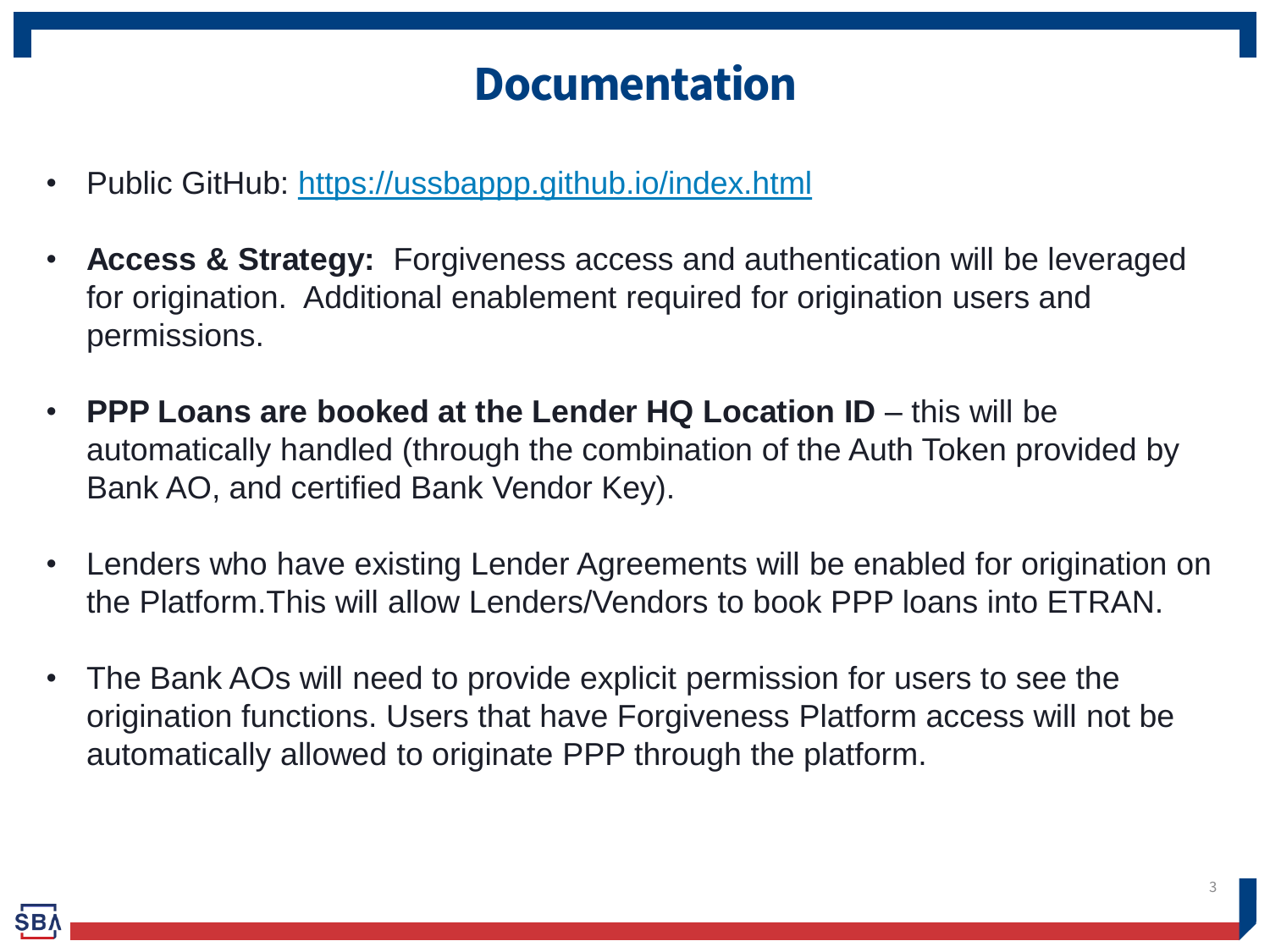### **Relevant Flows – Submit PPP Loan**

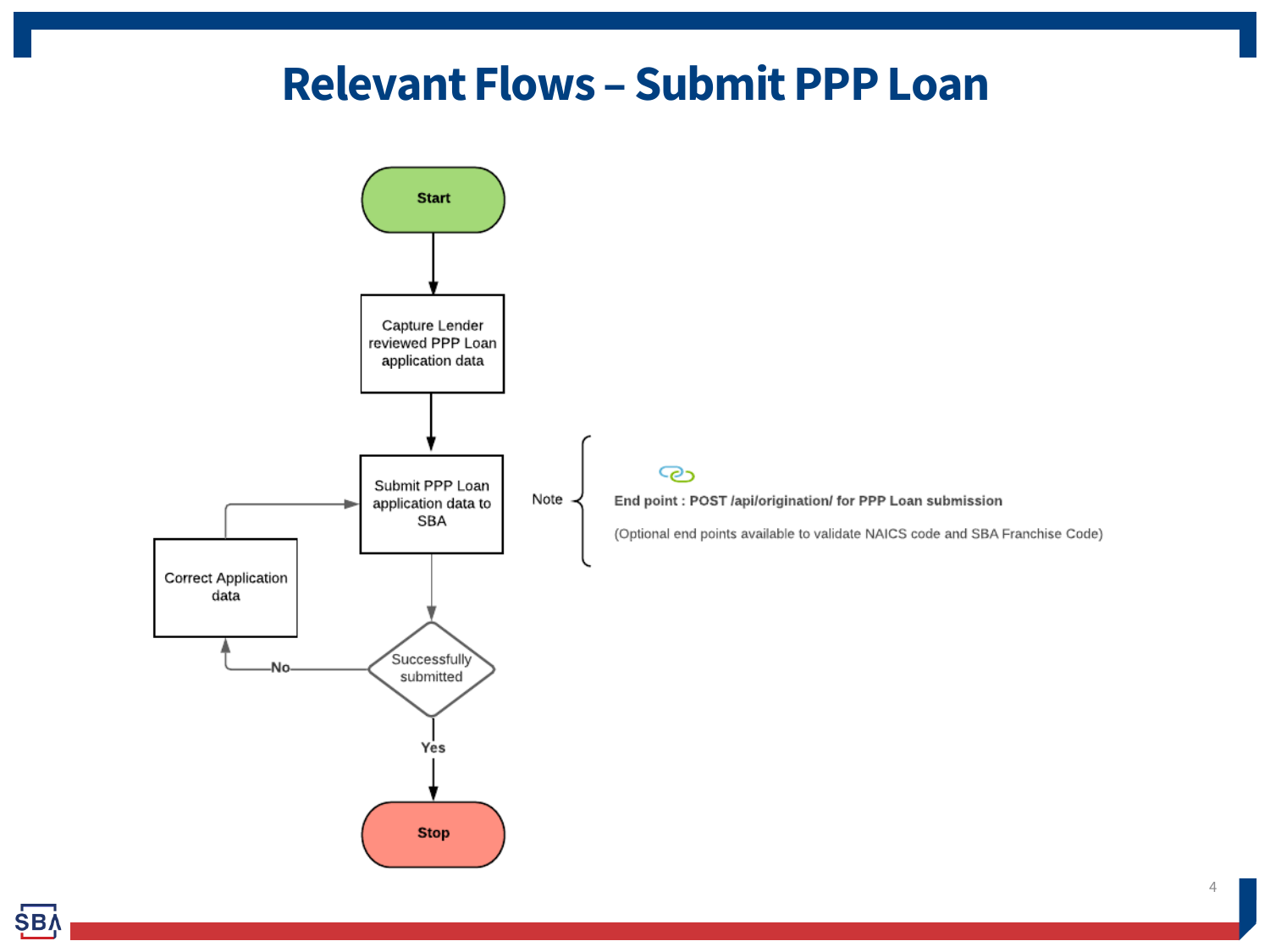## **Relevant Flows – Check Status of PPP**



#### **Status Options:**

- 1. Borrower TIN + Type (SSN, or EIN)
- 2. Slug
- 3. Status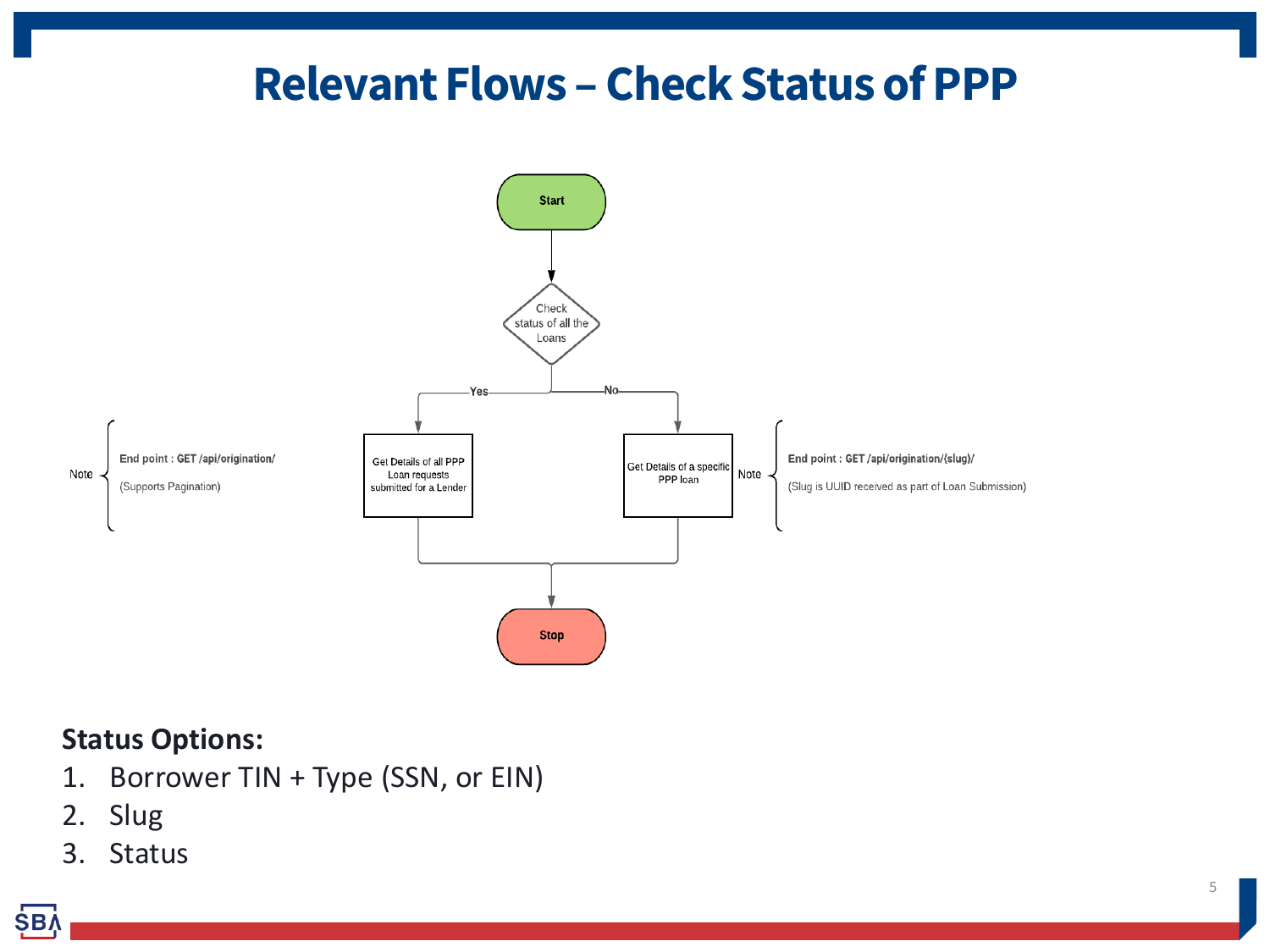## **Relevant Flows – Withdrawal of PPP Loan**



#### **Status Options:**

- 1. Slug
- 2. Available only pre-decisional status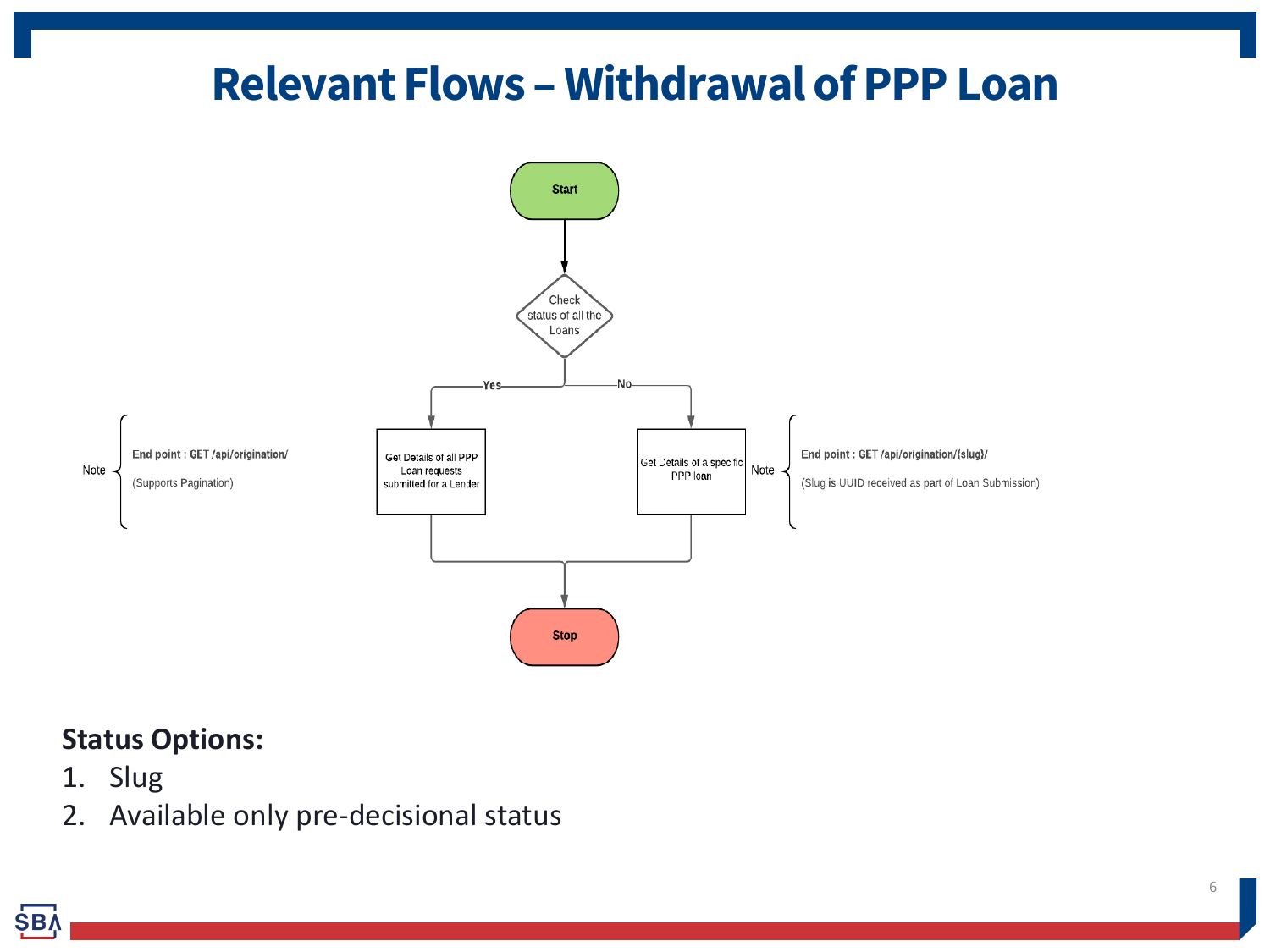## **Other APIs**

- **1. Get NAICS Codes**  Provides NAICS information for purposes of supporting application requirements.
- **2. Get All Franchise**  API provides list of franchise listed in SBA's Franchise Directory
- **3. Get PPP Loan Validation** provides the ability to see and validate first draw PPP loans
- **4. Address Validation API –** see next page for more details
- **5. EIDL Loan validation API –** Validates EIDL Loan number (Jan 31, 2020 to April 3, 2020)

## **Important Reminder**

**In support of the Economic Aid Act, additional diligence and validation is being conducted on submissions.** 

- 1. This will result in a slight delay between the submission and the return of an SBA loan number.
- 2. This delay is for data validation and identity management purposes. In addition, should validations fail, the resulting reasons will be displayed to the lender with an opportunity to withdraw or address the exceptions. This will be facilitated through the UI platform.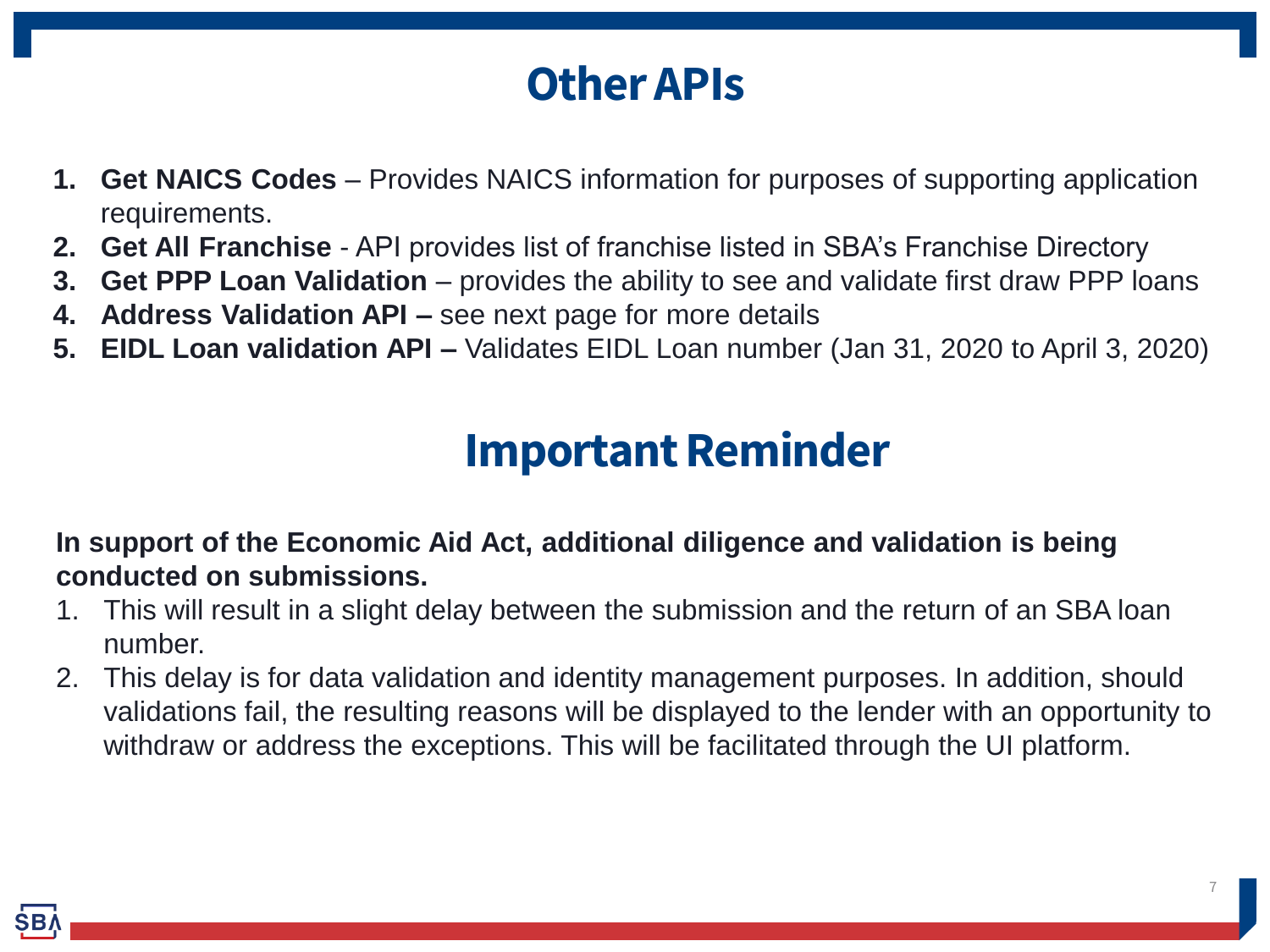## **Address API Validation**

- This API is used to validate and get standardized addresses along with Zip+4. API users may use it to ensure addresses are valid before submitting Loan requests to SBA and normalize street address formats (Rd, St, Alley etc). This is not a requirement to complete before submission, although a best practice.
- While we recommend all addresses be validated before submission, you may still submit an origination request if the address fails validation but has been confirmed valid by the lender.
- Upon submission, the platform will automatically validate and standardize addresses before booking into ETRAN. If we can't find a  $\mathsf{Zip} + 4$ , the platform will leverage the current SBA address validation rules which are more flexible (City/Zip Combinations) – often used to account for US territories.
- If the address is not valid after this final address check by the SBA, we will return a failed validation message which will require resubmission by the Lender.
- The Platform UI also has type ahead validation to support ease of use by Lenders.

#### **Sample**:

/api/api/address\_validation?address\_1=101 ABC Lane&address\_2&city=Newark&state=delaware&zip\_code=19701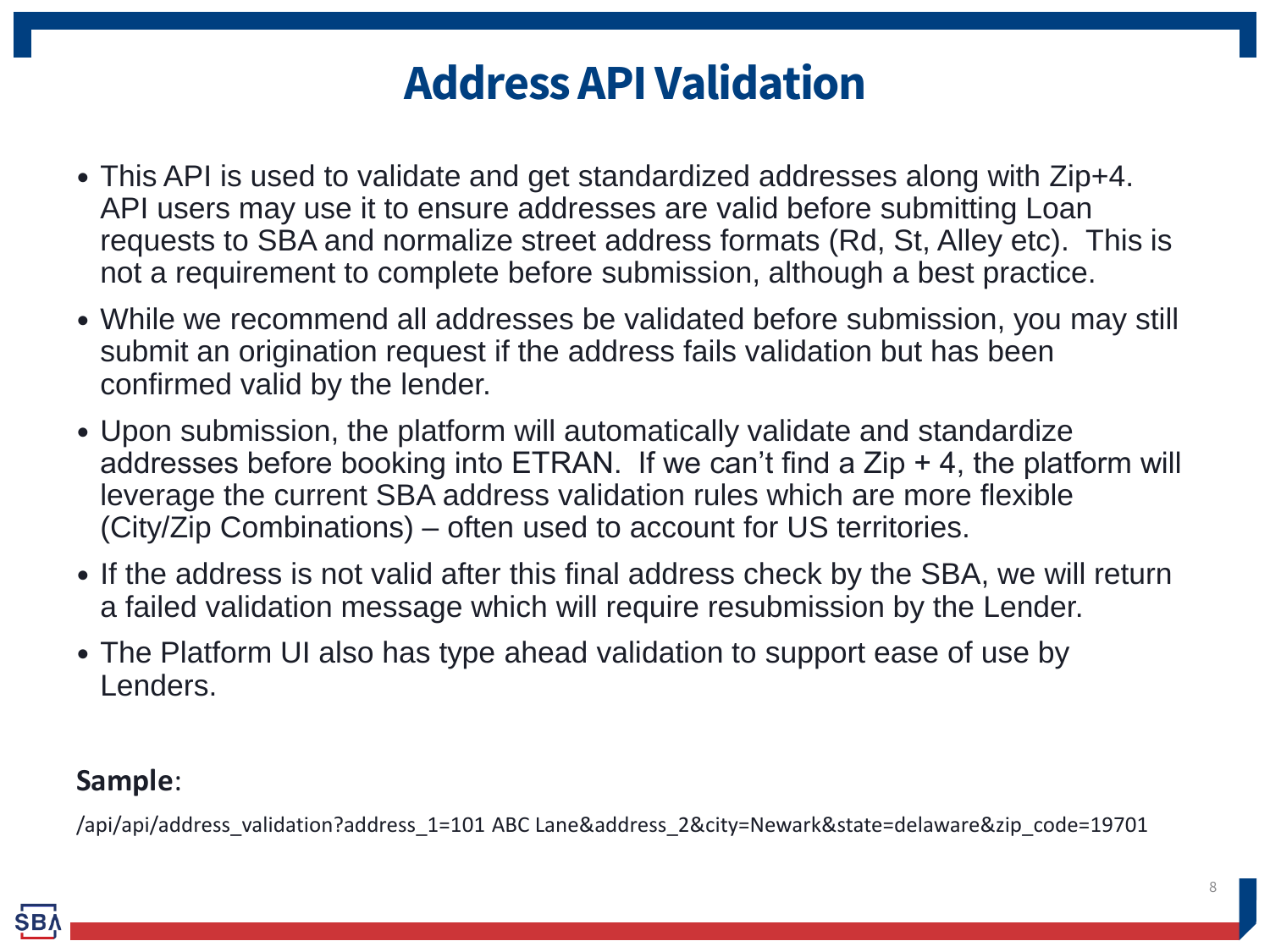## **Testing Approach**

- **Authentication** If you already have Forgiveness API & vendor keys, same keys can be used for PPP Origination as well. (You don't need new API keys). Please contact [developer@ussbaforgiveness.com](mailto:developer@ussbaforgiveness.com) if you have any questions on API keys.
- **Endpoint** for testing **-** <https://sandbox.forgiveness.sba.gov/>
- **Specifications** API specs available on GitHub page <https://ussbappp.github.io/index.html>
- **Sample client code**  for reference **–** [Github Repo -](https://ussbappp.github.io/GithubRepo.html) sample code (Java, Python and C#)
- **Test Data -**
- **EIN/SSN**  To avoid stepping on each other's test Loan submission, we strongly recommend that EIN/SSN of your test data Borrower should start with 4 digit Vendor id assigned to you. (You can see your vendor id in your box folder used during Forgiveness)

| Example - | <b>Vendor ID</b> | <b>EIN/SSN Number allowed for</b><br>testing | <b>EIN/SSN Number not allowed</b><br>for testing |
|-----------|------------------|----------------------------------------------|--------------------------------------------------|
|           | XYZ Bank 9142    | 914200001                                    | 814200001                                        |

- **Second Draw testing**  Please refer to GET /api/etran\_ppp\_validation?sba\_number for first draw SBA number validation. We will provide test numbers on GitHub
- **NAICS / Franchise / Address validation –** Please refer to Github page for end point which will provide valid data
- **EIDL Loan Validation –** We will have test EIDL loan number available on Github for you to use
- **Testing support**  Please open a ticket with [developer@ussbaforgiveness.com](mailto:developer@ussbaforgiveness.com) if you have any questions or need Loan status change data conditioning support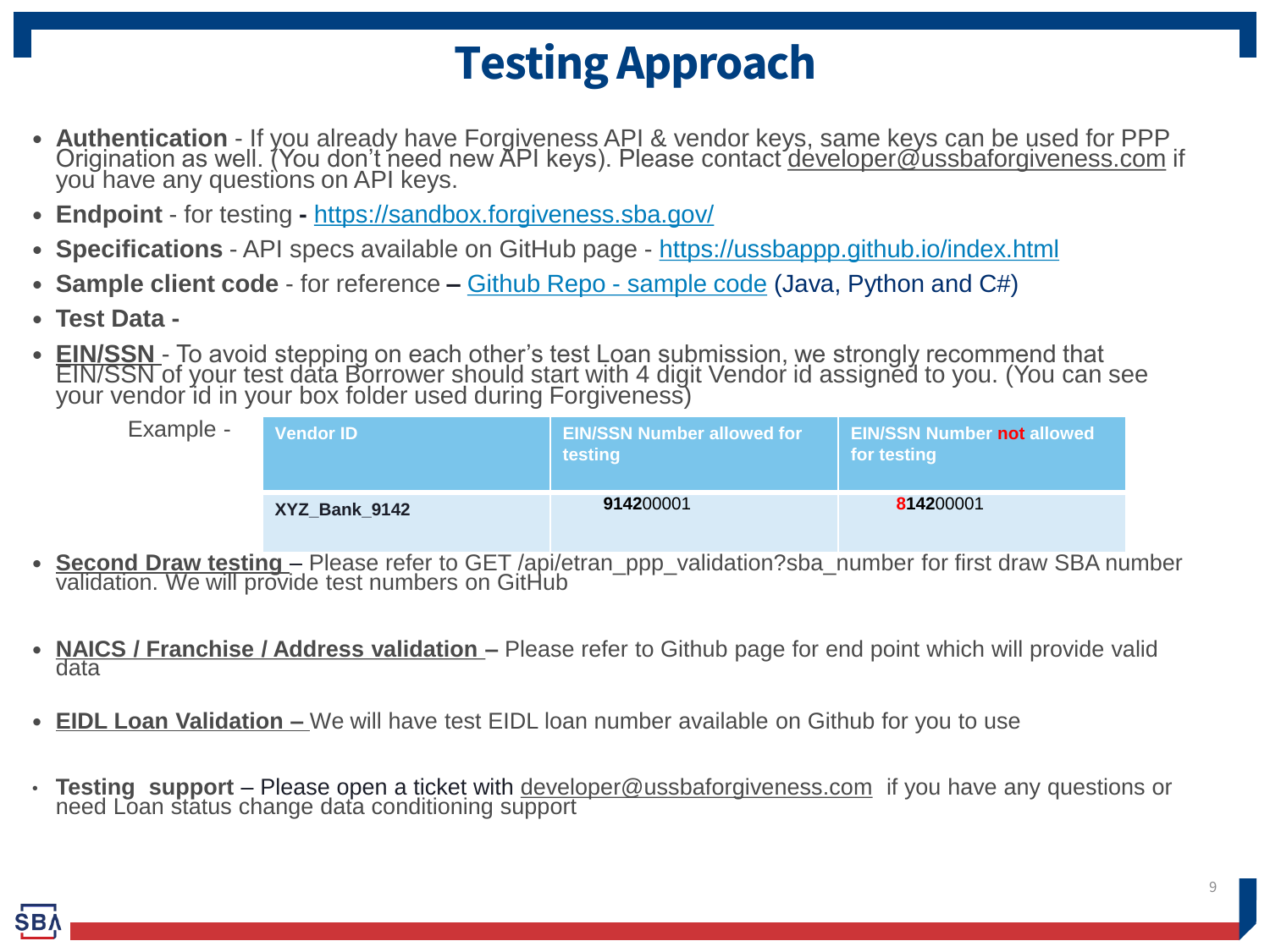## **How To Ensure Better Quality Input and PPP Loan Booking**

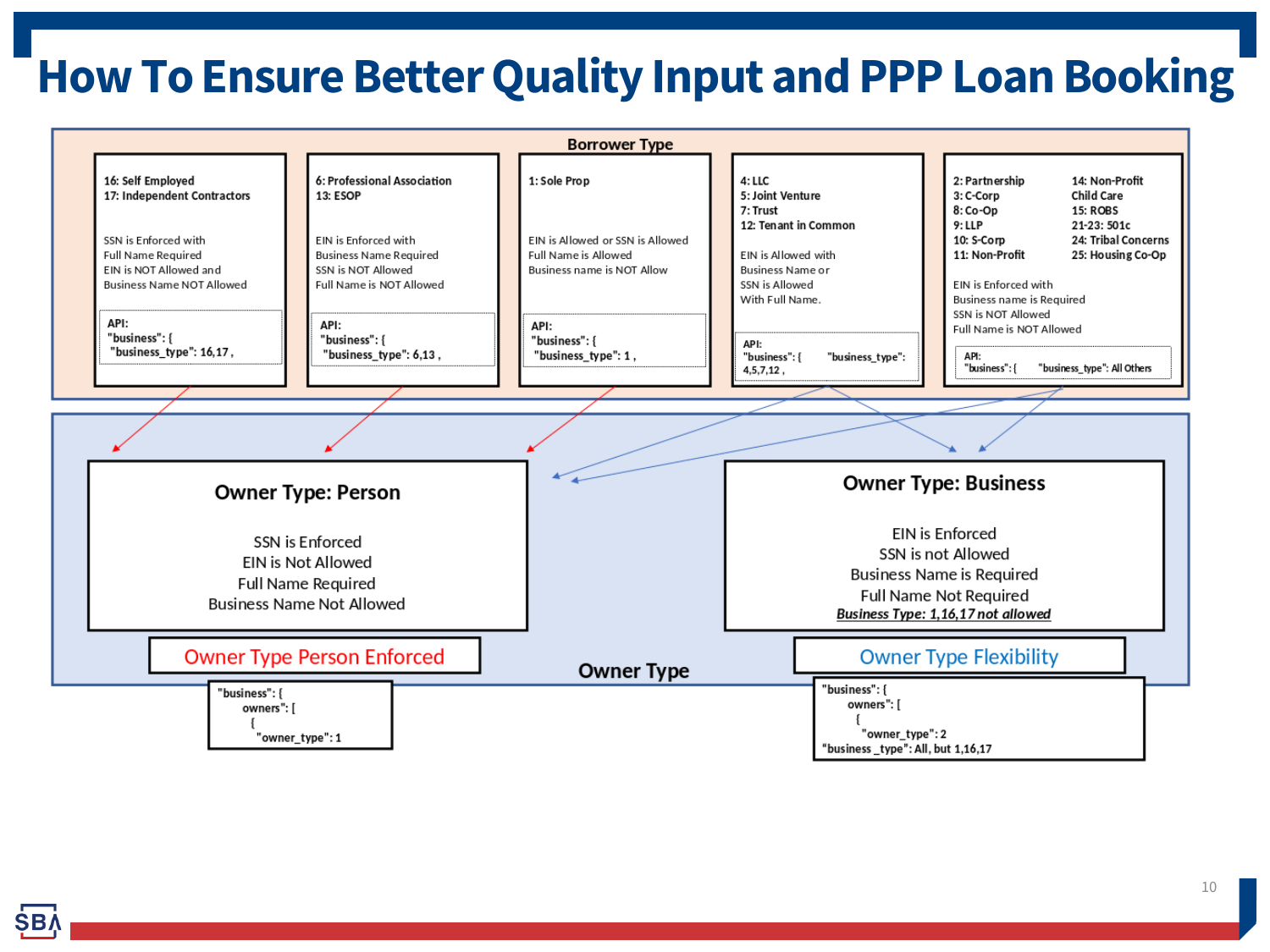## **Principal Discussion**

All parties listed below are considered owners of the Applicant, as well as "Principals": The term "Principal" means:

- For a sole proprietorship, the sole proprietor;
- For a partnership, all general partners, and all limited partners owning 20% or more of the equity of the firm;
- For a corporation, all owners of 20% or more of the corporation;
- For limited liability companies, all members owning 20% or more of the company; and
- Any Trustor (if the Applicant is owned by a trust).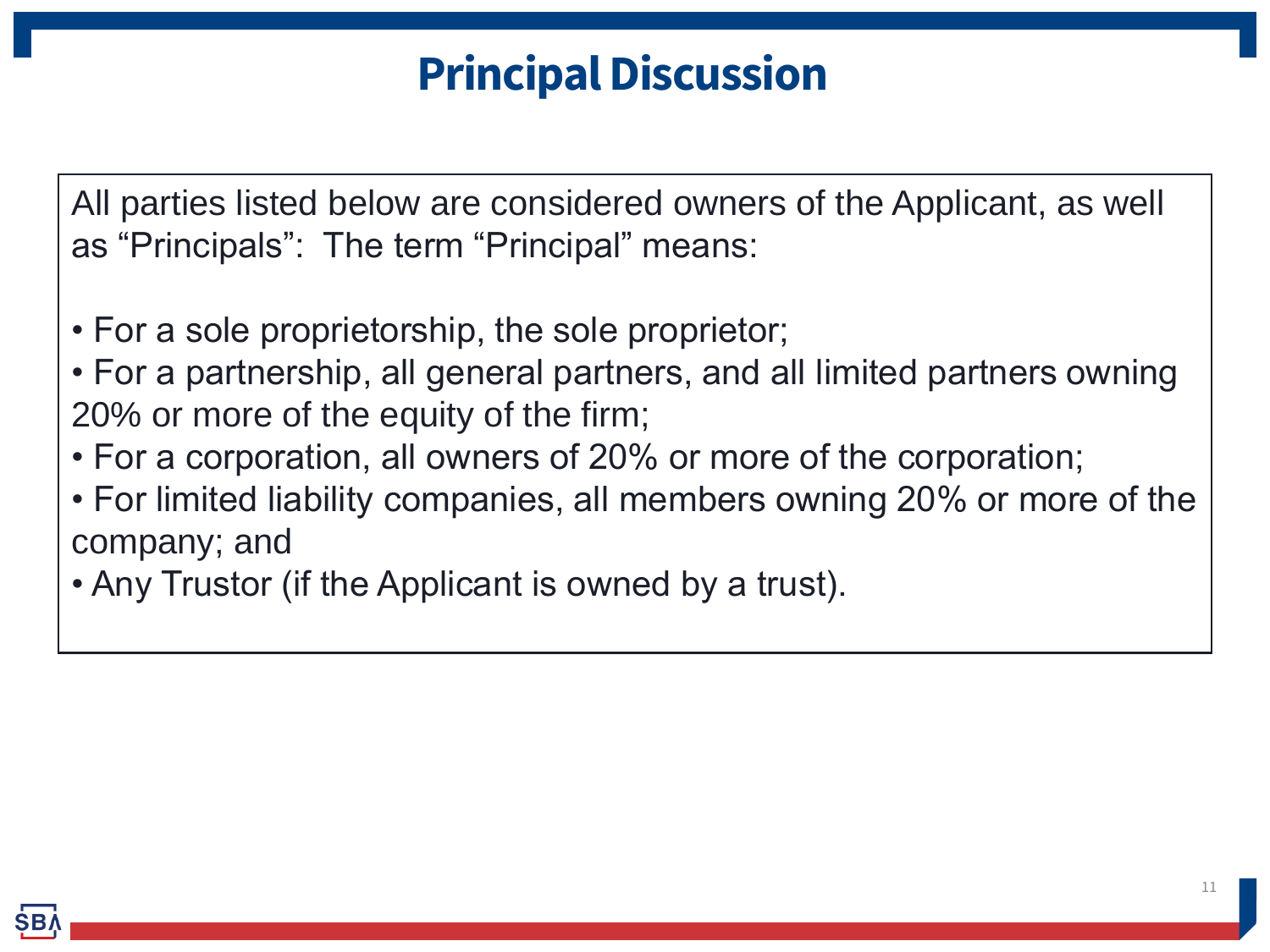## **Roll-Out Planning**

#### **Integration Strategy:** Technical Support:

#### **Industry Webinar: January 8, 2021**

- Guidance Access to Capital for Underserved Communities
- Form Introductions & Technical Briefing with Vendors

#### **Borrowers Begin to Engage Lenders**

• Lenders to begin accepting applications from Borrowers with updated forms once available.

#### **CFI Lenders: January 11, 2021**

• Engage CFIs to allow them to begin engaging in platform and submitting New PPP Applications for the initial few days.

#### **Full Availability**

- New PPP loan application will be available for submission by additional Lenders shortly after the initial launch for CFIs.
- Refine and optimize as we gain more volume into the platform.

# **Communication and Training for Stakeholders** Sandbox Update with New Code (Box Folders with Test Data) Support Fintech/Vendor Integrations Refine and Optimize Program with Industry Collaboration